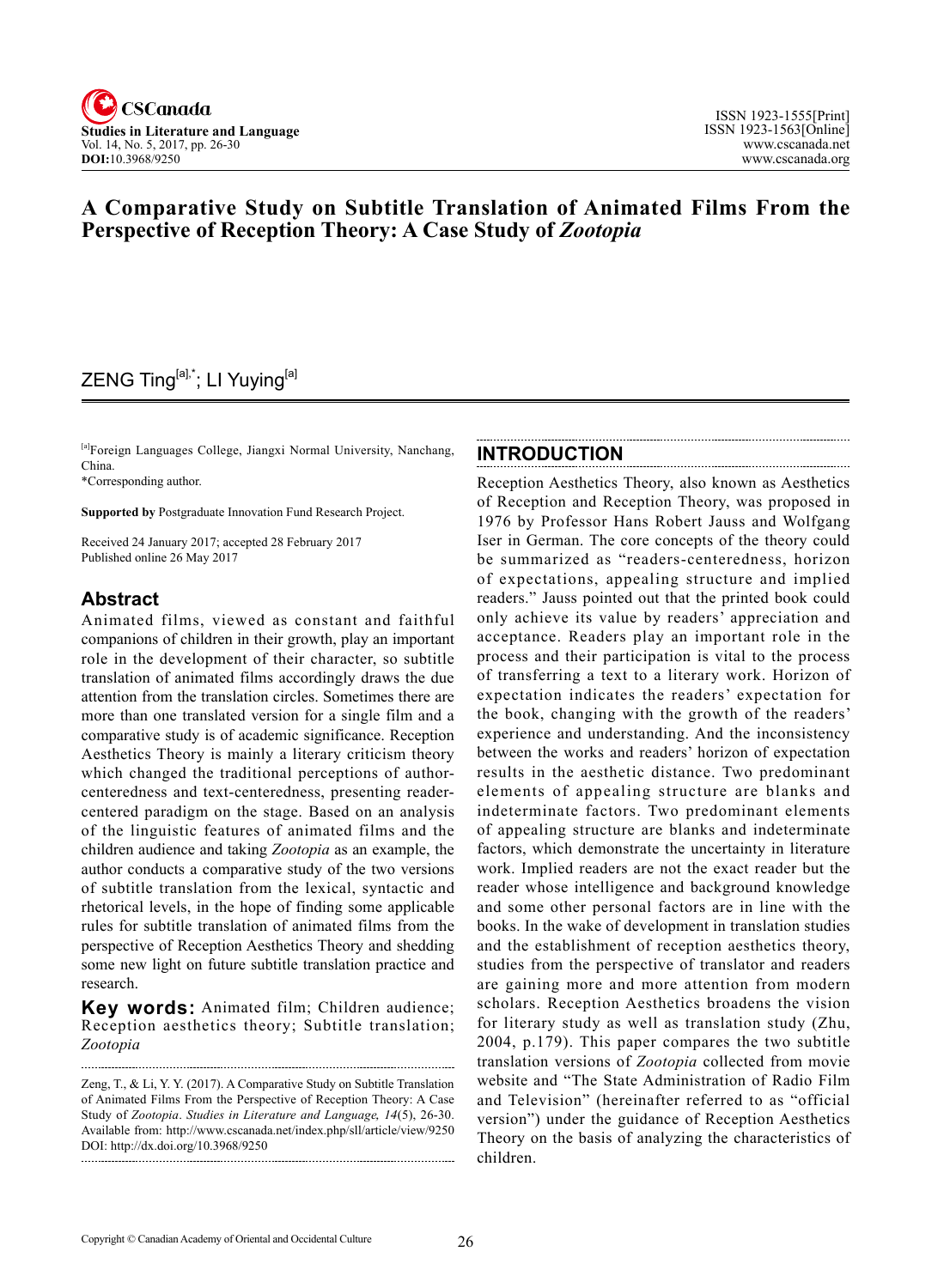# **1. FEATURES OF ANIMATED FILMS AND CHILDREN AUDIENCE**

#### **1.1 The Features of Animated Films**

Animated films are produced to bring fun to children and infuse lessons of living into their minds through unique ways and perspectives. Obviously, children are the "implied readers" of animated films. According to Qian Shaochang's statement, "film language is distinct from written language" in that the former is credited with the properties of (a) voice is an indispensable part of film; (b) comprehensive factors are included in a film; (c) subtitles are required to be finished in a limited time; (d) movie subtitle should be simple and easy to understand; (e) explanatory notes are not suitable in movie subtitle." (Qian, 2000, p.64) To be more specific, animated film subtitles tend to be innovative and imaginative. Moreover, it usually adopts various kinds of rhetorical devices for vividness of the language.

#### **1.2 Characteristics of Children Audience**

It is safe to say that childhood is the best period in our life during which our cognition, logic, mind, intelligence and moral knowledge are keeping developing. The major characteristics of children audience could be concluded as follows: (a) insufficient cognitive competence; (b) immature logic and mental ability; (c) shortage of life experience; (d) curiosity about the world; (e) they want authentic, virtuous and beautiful things and admire hero worship. Hence the subtitle of animated film should take these characteristics of children into account and accordingly abide by the following principles: (a) the words used should be simple and interesting; (b) the sentences should be easy to understand; (c) repetition, rhythm and musical sound would be preferred; (d) positive emotion and value should be infused in language (Xie, 2012, p.122).

#### **2 . C A S E S T U D Y O F S U B T I T L E TRANSLATION UNDER RECEPTION THEORY**

### **2.1 On the Lexical Level**

Children's language system features simple, clear, specific and mild vocabulary. Therefore, it is unnecessary to use elegant and classical language. Children's films should be understood by child audience. If they failed to comprehend some words or phrases, their interests in that work would diminish.

Example 1: There is never been a bunny cop, never. **Online version:** 从没有兔子当过警察, 从没有, 从 没有. **Official version:** 兔子当不了警察, 当不了, 当不了.

Analysis: In this movie, the little rabbit (Judy) was bitterly scorned by the coach for its failure in the physical fitness test. The negative internal monologues were keeping swirling in Judy's mind. The superficial meaning of "never" in the online version is that there was no rabbit police in the history. But in the official version, "dang bu liao" means rabbits are unqualified to be policemen, and "bu liao" pronounced more fluent when being placed at the end in Chinese grammar. What's more, the second version is more concise on the whole. Young kids are equipped with primary language knowledge system and the readers' horizon of expectations is based on their literary knowledge as well as their perception of language. Therefore, animated film, which aims to attract children's attention, should give top priority to vocabulary that is smooth to read and easy to remember.

Example 2: Bell Wether, make room, will you? Come on. **Online version:** 腾个地儿, 让让. **Official version:** 头羊, 快点让开.

Analysis: The lion mayor asks his assistant for a room in rabbit Judy's graduation ceremony. The tone of voice in the official version is quite rude and ungracious, and that do not match his decent identity in children's expectation for a mayor. On the contrary, the online version "Teng ge di er*"* belongs to Chinese dialect which is familiar to Chinese audience. According to Jauss, one of the good ways to construct readers' horizon expectations is the application of familiar norms, because when the readers read a new work, they bring with them their "horizon of expectations" which is closely related to the individual's historical, cultural conditioning and the way he or she perceives reality (Jauss, 1982, p.23). Besides, "Rang rang" is a kind of courteous communicating way that should be nurtured carefully during the long period of children's growth, especial for their moral habits cultivation. The use of R-ending retroflection is more natural in the view of audience.

Example 3: Oh, Stu. Pull it together. **Online version:** 斯图, 振作点. **Official version:** 他爸, 别当着孩子哭.

Analysis: As Judy will leave home and embrace new life in the modern city, tears were capriciously glittering in her father's eyes. The original text is her mother's gentle comforts. In the online version, her mother calls her father's name directly as "Stu", which does not match with the Chinese traditional culture of appellation between couples. The latter version "Ta ba" applies the principle of domestication and presents a kind and considerate image of the mother in front of the audience. Therefore, compared with "Stu", "Ta ba" sounds more spontaneous to Chinese audience, because in children's expectation,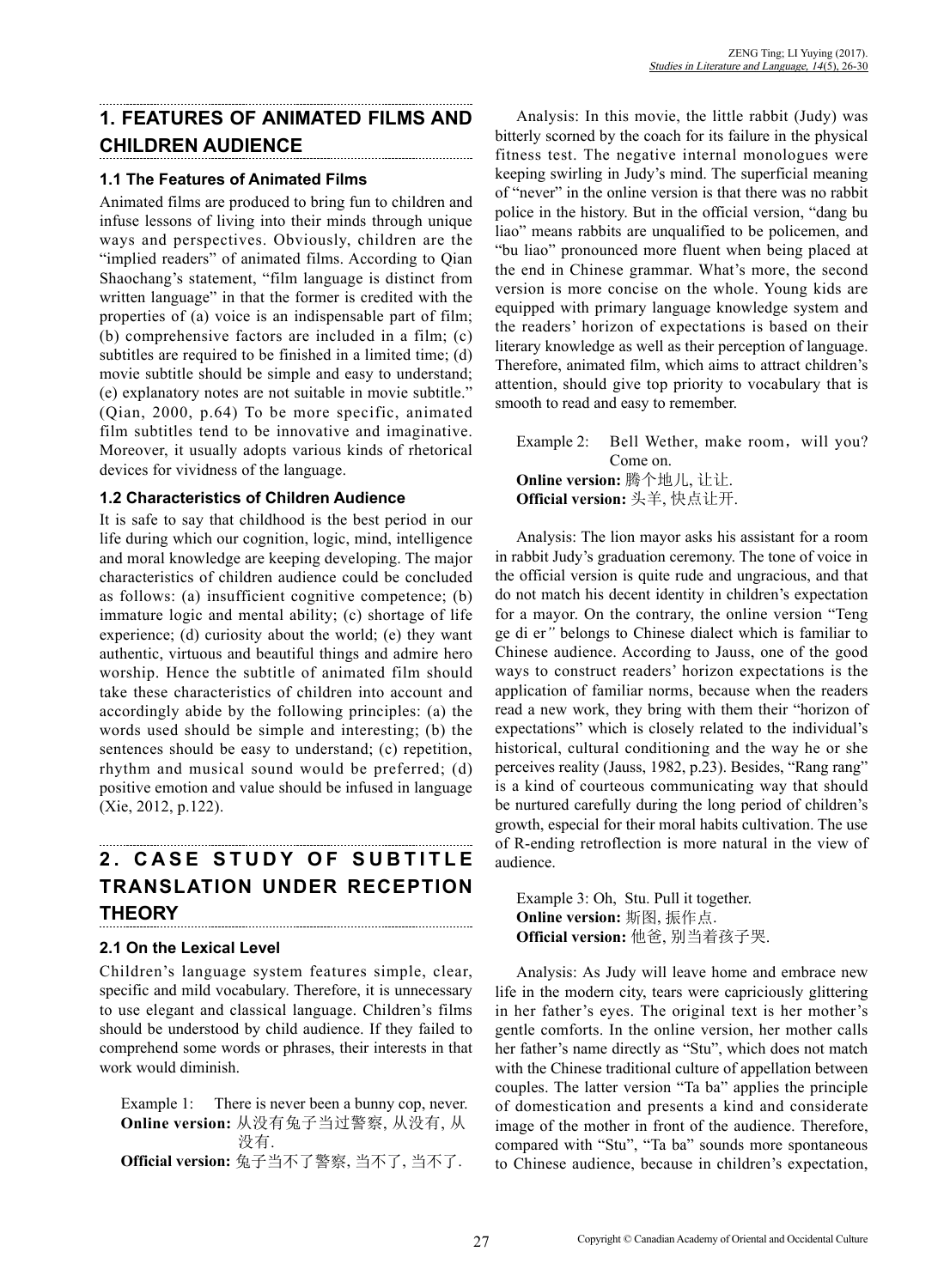relationship between their parents should be intimate and harmonious. As for "Zhen zuo dian" and "Bie dang zhe hai zi ku", one is the positive expression and the other belongs to the reverse.

According to the specific situation, the latter version would be more appropriate as a comfort and encouragement. From the two versions of translation it can be concluded that "every word is a new word in a different situation".

According to the specific situation, the latter version would be more appropriate as a comfort and encouragement. From the two versions of translation it can be concluded that "every word is a new word in a different situation", and translators should take context of the situation into consideration. Namely, the ways to interpret the original text is not fixed but changing with the circumstances. Considering satisfying the directed expectation of the readers, the translator would better to select the most suitable meaning to make the context more compact and coherent.

Example 4: You are even **cuter** than I thought you'd be. **Online version:** 你比我想象的要萌. **Official version:** 你比我想象的还要可爱.

Analysis: Both of the two are simple and accurate. However, the online version not only correctly conveys the literal meaning, but also demonstrates the fashionable element with cyber language. There are two aspects of readers' expectations: One is the direct expectation; the other is the creative expectation, also called indirect expectation. Direct expectation is a cultural and literary habit which the readers have already acquired and it helps them select the content familiar to them. However, the readers cannot be satisfied with the familiar knowledge, and they prefer to accept something different or new. This kind of desire results from the creative expectation. The creative expectation urges the readers to learn new things. Thus, the directed expectation is enriched and the creative expectation is developed to some extent. The application of the Chinese cyber language in the online version somehow makes the foreign movie more acceptable and vivid to Chinese ears. Compared with "Ke ai" in the official version, the Chinese catchword is closer to the young audiences' modern life. It would enhance their direct expectation and improve the indirect expectation.

### **2.2 On the Syntactical Level**

There are great differences between English and Chinese in the syntactic structure. Hypotactic sentences are commonly used in English, while in Chinese paratactic sentences are frequently used. Besides, English sentences tend to use linking words, but in Chinese, single sentences are preferred. Thus, when translating from English into Chinese, the translator should pay attention to the length, structure and linking words of the sentences.

- Example 5: I want you to remember this moment, and the next time you will think you ever be anything more than just a stupid carrot-farming dumb bunny.
- **Online version:** 你给我好好记着, 你就是只该死的 只会种萝卜的兔子. 除此之外你什
- 么都干不了. **Official version:** 你给我记住这一刻, 免得你再不安
- 分. 忘了自己就是只种萝卜的蠢兔 **子.**

Analysis: In the online version, "Gaisi" means die as soon as quickly, and this phrase does not properly match with the characteristics of little fox in small children' s expectation. And the speaking tone in official version is more acceptable. It is noteworthy that both two target versions changed the sentence structure and order but the core meaning remains. Nida once displayed that certain rather radical departures from the formal structure are not only legitimate but may even be highly desirable. To reproduce the language, one must make a good many grammatical, lexical and syntactical adjustments (Nida, 1969, pp.12-13). Therefore, appropriate changes in sentences structure under the guidance of target language syntactical principle may satisfy kids' horizon of expectations.

Example 6:We are aloud. Don't expect us to apologize for it. **Online version:** 我们可很吵, 也别指望我们会跟你 道歉. **Official version:** 我们很吵, 也不会道歉的.

Analysis: Judy settled in a small apartment with two noisy horses. In online version, "ke" was used as an adverb to enhance the degree of loveliness and childishness of the small horses. Moreover, "ye" is treated as a linking word that makes the whole sentence more logical. "Bie zhi wang" illustrates the naughty and mischievous young horse. When translating dialogues in the movie for small children, we should not only pay attention to the connections between words and phrases, but also follow the rule of "language personalization" which could be considered as one of the important characteristics in children's work. Enlightened by the Reception Aesthetics Theory, young kids are the "implied readers" in animated movies and it is readers that finally appreciate and judge the value of a work. To make the subtitles funny and natural for the implied readers, individualized language is highly recommended to be employed in subtitle translation.

Example 7: Birds don't just fly They fall down and get up Nobody learns without getting it wrong I won't give up, no I won't give in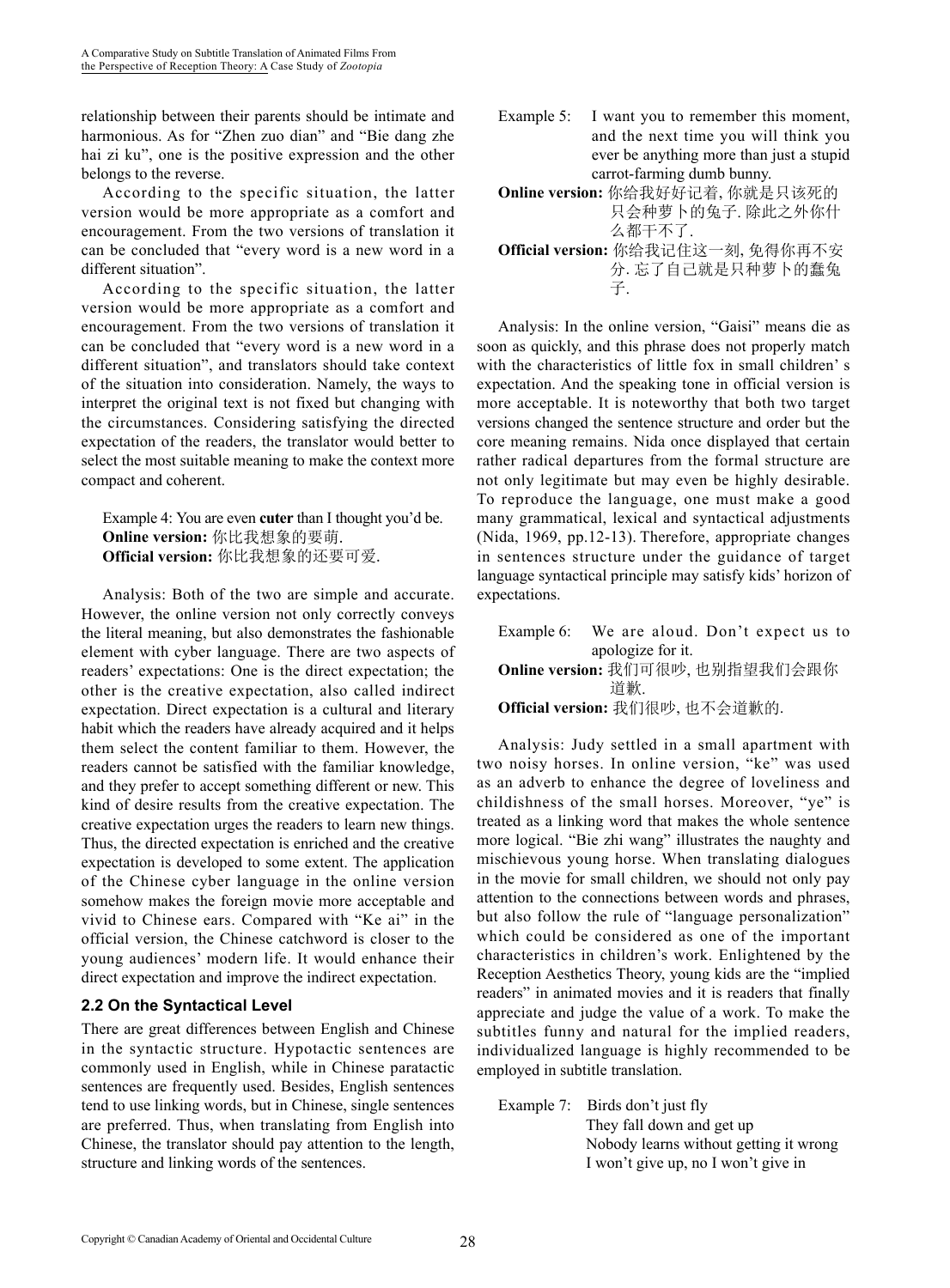|                                                  | ZENG Ting; LI Yuying (2017). |
|--------------------------------------------------|------------------------------|
| Studies in Literature and Language, 14(5), 26-30 |                              |

| Till I reach the end      |              |
|---------------------------|--------------|
| And then I'll start again |              |
| <b>Online version:</b>    | 没有不停留歇脚的飞翔,  |
|                           | 没有不跌倒受伤的成长.  |
|                           | 我不会放弃,我不会认输. |
|                           | 直到有一天卷土重来.   |
| <b>Official version:</b>  | 曾经堕落才能学会飞翔,  |
|                           | 走过错路才能找到正途.  |
|                           | 不能放弃,我绝不会停.  |
|                           | 道路的终点是我的起点.  |

Analysis: One cardinal feature of American animated films is that movies are always accompanied with popular English song. Language in children's song tends to be concise, rhythmic, and smooth with the adaption of four-character terms and rhetorical devices. The online version sounds light and joyful with the same rhythm, and the last sentence is simple and to the point. As for the second version, "Duo luo" conveys our desperation feeling which has no apparent evidence in the film, and the last sentence in this version is beyond children's knowledge background. From the perspective of reception aesthetics, emphasis should be laid on the feelings and comprehensive abilities of children who are the readers. Different from adults, children prefer rhythm which brings aesthetic pleasure to the ears. Translators should choose readable words and build readable sentences according to characteristics of children's thoughts and make the texts lifelike to the best of translators' abilities so as to stimulate children's imagination. In children's song translation, the application of rhythmic words and meaningful fourcharacter terms could shorten the distance between the original text and the audiences.

#### **2.3 On the Rhetorical Level**

Rhetorical devices are commonly used in English-Chinese translation, and appropriate application of rhetorical devices will strengthen the contagiousness and attraction of the language and leave a strong impression on children.

Example 8: Nice costume, loser. **Online Version:** 制服不错, 小兔崽子. **Official Version:** 戏服不错, 小废物.

Example 9: Judy Hopps. **Online Version:** 朱迪•霍普斯 **Official Version:** 朱迪•跳跳

Example 10: Me Benjamin Clawhause. **Online Version:** 我, 大家都叫我豹警官. **Official Version:** 我, 本杰明•爪豪斯.

Analysis: In Example 8, online version "Tu zai zi" —dual meanings of "Rabbit kid" and "Little bastard" in Chinese, fully shows the speaking style of the fox as a villain. It belongs to the rhetorical category of pun. In addition, corresponding official version "Tiao Tiao" of the original Example 9 also adopts the trope of pun and repetition of syllables. It triggers in children's mind the scene of a hopping rabbit, thus giving open space for imagination and matching with children's characteristics. Likewise, in Example 10 the pun of "Bao Jingguan" which, through homophony of "Bao", blends the image of a leopard cop and a police official whom other animals can turn to. The online version in Example 9 "Huo pu si" applies strategy of transliteration. Additionally, the official version in Example 10 "Zhua hao si" uses strategy of liberal translation. All these three versions perfect the combination of visual and audio experience for the implied readers, adding the lively spirit and at the same

time infusing more interest and flavor of children for the whole film. Hence, as the dominant audience, children will show more interest in the film. In contrast, the alternative translated versions are quite obscure to understand. Therefore, it is suggested that names in animated kids' movie be addressed with domestication strategy to cater to the language conventions of children.

Example 11: Greasy walls. Rickety bed. Crazy neighbors.

**Online Version:** 油腻的墙, 摇晃的床, 疯狂的邻居. **Official Version:** 油油的墙, 晃晃的床, 疯癫的邻居.

Analysis: Little Judy finds a great gap between the reality situation and dreamed situation when arriving at the apartment. Reduplicated words of "You you" and "Huang huang" in Chinese perfectly present a small rabbit in front of children and attract their interests. Child interests are the artistic reflection of sentiments of child languages that describe emotion, hue and interest. Reduplication words also add sentimental colors and interesting elements in translation. As the example goes that appropriate use of reduplicated words stands to be more close to children's talk and arouse their empathy, it is reasonable to say that translation of the children animation should cater to children's particular way of speaking.

Example 12: She hustled you good. **Online Version**:她居然把你给玩了! **Official Version:** 好个智取.

Analysis: To enlist help from the fox, little Judy wittily uses his digital recorder to capture evidence of tax evasion against the fox. "Wan" (with frivolous touch in Chinese) in online version smack of ambiguous meaning, which is also inconducive to cultivating the implied readers' values; while the official version echoes to the former one when the fox bought the ice-lolly. Not only is it in accordance with the linguistic context, but also this expression retains its ironical touch in this context, making up for the blank space perfectly. As Firth proposed, every single word is a new one in a new context (Firth, 1957, p.173).